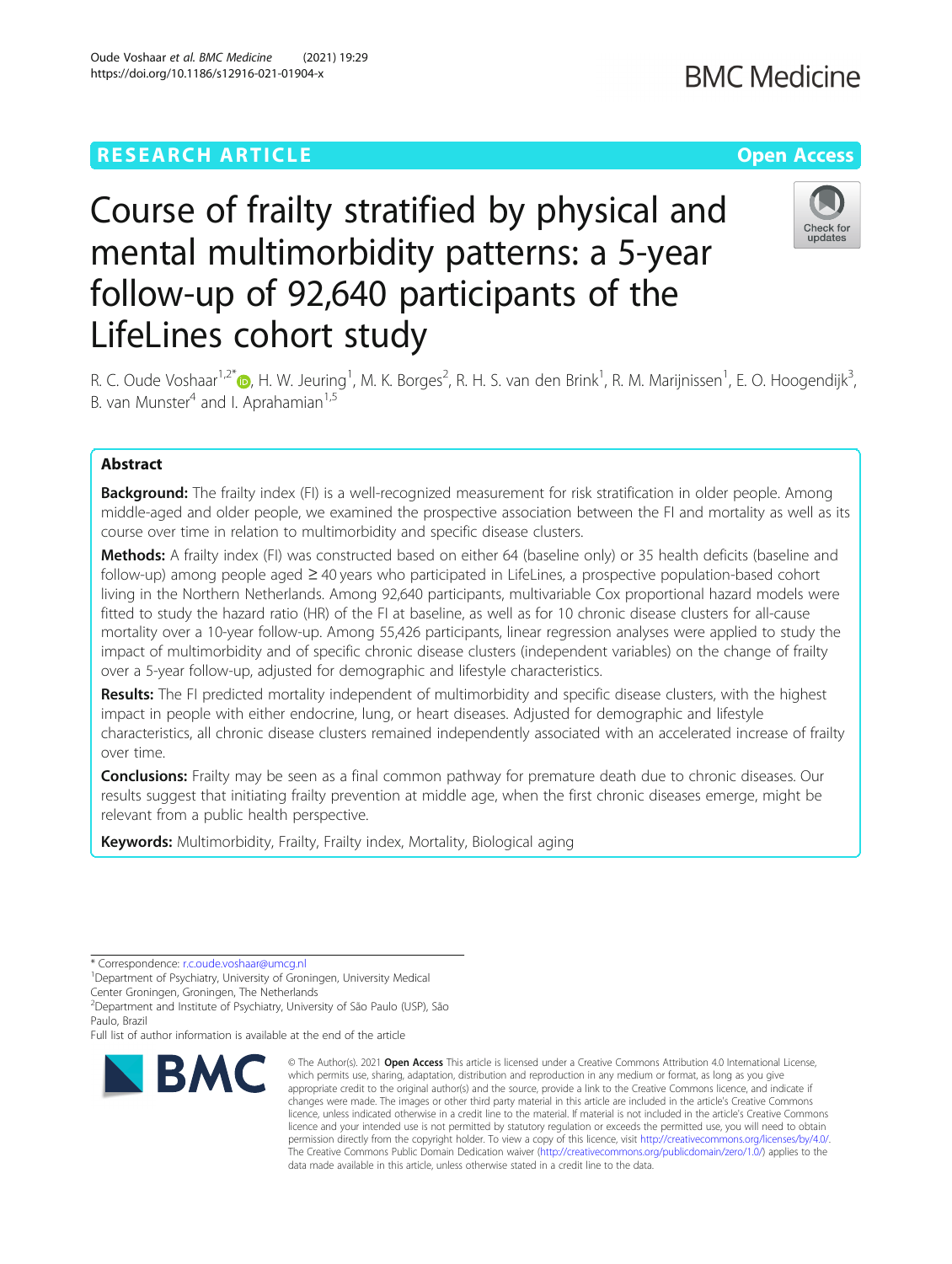#### Background

Public health policies need to better address gerontological particularities to deliver patient-centered care. By the age of 65, more than half of the population already has multiple chronic diseases, which increases to over 80% in those aged 80+  $[1]$  $[1]$ . As an evaluation of the concept of comorbidity, referring to an index disease in the presence of other diseases, multimorbidity is defined as the presence of two or more chronic diseases without assigning one of the diseases as the index disorder. Multimorbidity has major consequences including functional impairment, poor quality of life, and high health care utilization and costs [\[2](#page-8-0), [3](#page-8-0)] and challenges traditional health care systems based on a single-disease-oriented approach [[4\]](#page-8-0). Unfortunately, randomized controlled trials that test the effectiveness of health-service or patientoriented interventions to improve outcomes in people with multimorbidity are still inconclusive [\[5](#page-8-0), [6\]](#page-8-0). This may be explained by the inclusion of a heterogeneous population in terms of number, type, and severity of underlying diseases and argues for risk stratification to identify which patients might benefit from a given intervention [\[4](#page-8-0), [7](#page-8-0)]. Frailty is increasingly recognized as an important concept for risk stratification to prevent further decline and iatrogenic harm [[8\]](#page-8-0). Frailty is characterized by functional decline in multiple physiological systems leading to poor resolution of homeostasis after a stressor [[8\]](#page-8-0). Epidemiological studies have consistently demonstrated that frailty is an independent risk factor for adverse health events, such as falls, disability, hospitalization, admission to long-term care facilities, and mortality [[8\]](#page-8-0).

Frailty may be a good candidate for risk stratification in the case of multimorbidity. Meta-analyses have shown that the prevalence of multimorbidity in frail people is 72%, while only 16% of people with multimorbidity are frail [[9\]](#page-8-0). One of the most common operationalizations of frailty for research purposes is based on the deficit accumulation model. This model postulates that the proportion of aging-related health deficits, i.e., the frailty index (FI), reflects biological age over chronological age [\[10](#page-8-0)]. An FI can be reliably constructed in ongoing epidemiological studies provided that it includes at least 30 health deficits (signs, symptoms, diseases, disabilities, abnormal test results) that are associated with health status, prevalent in at least 1% of the sample, increase in prevalence with age but do not saturate too early (before 65 years), and cover a range of systems when considered as a group [[11\]](#page-8-0). Of importance, the characteristics of the FI are independent of the specific health-deficits included. In other words, the FI may still be relevant for patients with age-related chronic diseases which are included as one of the many health deficits in an FI. It is assumed that older people accumulate deficits at a rate of 3% per year on average [\[11](#page-8-0), [12\]](#page-8-0). The relevance and impact of frailty, however, may not be limited to older people, since chronic somatic diseases often emerge in midlife and frailty may be more easily reversed in its earlier stages [\[12\]](#page-8-0). However, large prospective cohort studies on frailty have rarely included middle-aged people [[13,](#page-8-0) [14](#page-8-0)]. Moreover, increases in frailty over time, stratified by chronic disease status or multimorbidity, have never been examined. This knowledge is of interest from a public health perspective as well as for developing care pathways [\[15](#page-8-0)].

There are four objectives of this paper: (1) to identify frailty, using the FI, in a large cohort of people aged 40 years and over; (2) to examine the relationship of frailty, measured using the FI, with 10-year mortality rates; (3) to examine whether the association between the FI and mortality is independent of multimorbidity (number of diseases as well as specific physical and mental health disease clusters) and/or interacts with multimorbidity; and (4) to examine whether multimorbidity or specific disease clusters are associated with an accelerated increase of frailty at a 5-year follow-up. We primarily hypothesize that frailty is a stronger and ageindependent predictor of mortality than multimorbidity or any disease cluster. Secondly, we hypothesize that most chronic disease clusters are associated with an increase of frailty over time.

### **Methods**

#### Lifelines

LifeLines is a multi-disciplinary prospective populationbased cohort study that uses a unique three-generation design to examine the health and health-related behaviors of 167,729 people living in the northern Netherlands. The baseline assessment took place between 2006 and 2013 and LifeLines aims to track these people over a 30-year period with site-visits every 5 years. It employs a broad range of investigative procedures to assess the biomedical, behavioral, physical, and psychological factors that contribute to the health and disease of the general population, with a special focus on multimorbidity and complex genetics [\[16\]](#page-8-0).

The LifeLines Cohort Study is being conducted according to the principles of the Declaration of Helsinki and in accordance with research code of the University Medical Center Groningen (UMCG). All participants have signed informed consent and the LifeLines study has been approved by the medical ethical committee of the UMCG, The Netherlands.

#### Recruitment

General practitioners (GPs) invited patients between the ages of 25 and 50 years except those with limited life expectancy (< 5 years) and/or insufficient knowledge of the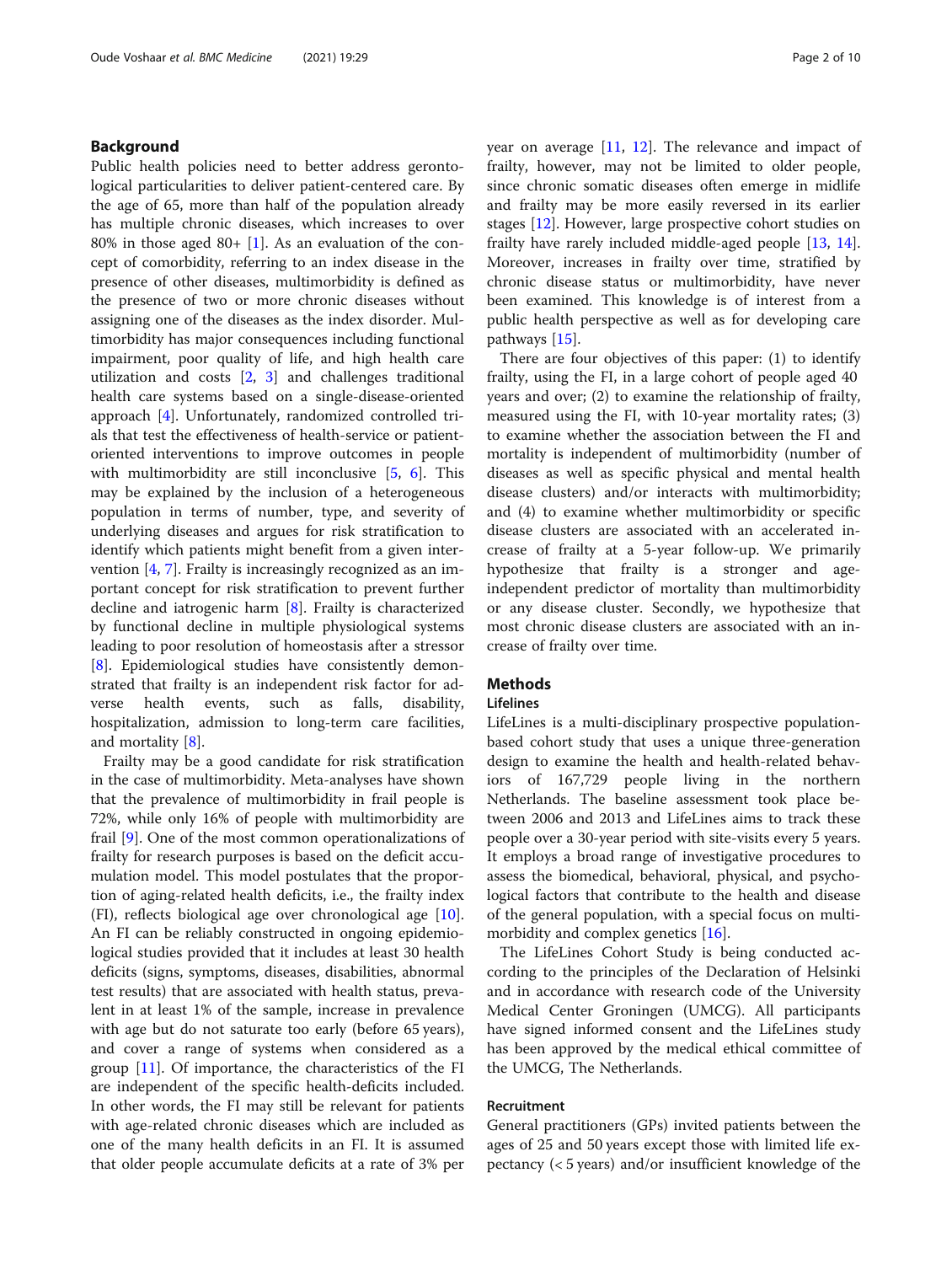Dutch language. Participants received a baseline questionnaire and visited one of the LifeLines research sites for a physical examination, including lung function, ECG, and cognitive tests, and completed extensive questionnaires. Within 1 week, a fasting blood sample was collected. Linkage with medical registries and environmental data is being established.

During the baseline visit, family members of participants were also invited to participate in LifeLines. In addition, inhabitants of the northern provinces could also register via the LifeLines website. In total, 49% (81, 652/167,729) of the included participants were invited through their GP, 38% (64,489/167,729) were recruited via participating family members and 13% (21,588/167, 729) self-registered via the LifeLines website. The Life-Lines adult study population appears to be broadly representative of the adult population of the Northern Netherlands [[17](#page-8-0)].

For the present study, we selected participants aged 40 years and over  $(n = 96,127)$  a priori. Of these preselected people, a total of 3487 (3.6%) had missing data with respect to multimorbidity and/or frailty, which resulted in a final sample size of 92,640 people.

#### Construction of the frailty index (FI)

Following the guidelines of Searle and colleagues [\[11](#page-8-0)], health deficits were included in the LifeLines–FI if they (a) were biologically meaningful in representing multiple organ systems, and (b) accumulated with age, but were not overly prevalent at some younger age, and (c) had less than 5% missing values. Based on the LifeLines data catalog, chronic somatic diseases (17 items), physical measurements (9 items), disability (10 items), subjective health measurements (12 items), sensory function (2 items), mental health indicators (4 items), neuropsychological markers (6 items), and blood biomarkers (22 items) were considered for inclusion in the LifeLines-FI. Each deficit was coded as 0 (absence) or 1 (presence) or when clinically relevant, as any number between 0 and 1. For clinical interpretation, people can be classified as robust (FI < 0.08), pre-frail (0.08  $\leq$  FI < 0.25), and frail (FI  $≥ 0.25$ ) [\[18](#page-8-0)].

This procedure resulted in a baseline LifeLines-FI consisting of 64 items (FI-64). Since some key variables are not available at the 5-year follow-up, we also constructed a 35-item LifeLines-FI (FI-35) using similar health deficits at baseline and follow-up, thereby allowing longitudinal monitoring of frailty severity [[11\]](#page-8-0). Additional file [1](#page-7-0) provides an overview of the health deficits included in the FI-64 and FI-35.

#### Disease domains

Chronic diseases were based on a self-report questionnaire and were clustered as follows: (1) psychiatric disorders (chronic fatigue syndrome, depression, burnout, social phobia, agoraphobia, panic disorder, anxiety disorder, bipolar disorder, schizophrenia, eating disorder, obsessive-compulsive disorder, ADHD), (2) lung diseases (asthma, chronic obstructive pulmonary disease), (3) heart disease (myocardial infarction, established coronary artery disease, arrhythmias, heart failure, aneurysm), (4) brain disorders (migraine, epilepsy, multiple sclerosis, spasticity, Parkinson's disease, dementia), (5) cerebrovascular disease (stroke, clinically relevant carotid stenosis), (6) gastrointestinal diseases (Crohn's disease, ulcerative colitis, hepatitis, liver cirrhosis), (7) kidney diseases, (8) endocrine diseases (thyroid disease, diabetes mellitus), (9) musculoskeletal disease (osteoarthritis, rheumatoid arthritis, osteoporosis), and (10) cancer (any type). A multimorbidity score was calculated based on the sum of positive disease clusters (range 0–10).

#### All-cause mortality

Year of death up to 2019 was retrieved by linkage with the national mortality data as collected in the database of Statistics Netherlands (see cbs.nl). This enabled us to calculate yearly survival rates by subtracting the year of death by the year of the baseline assessment.

#### **Covariates**

We included age, gender, and level of education (elementary, middle and higher) as socio-demographic characteristics. We included partner status (yes/no), body mass index ( $kg/m<sup>2</sup>$ ), use of alcohol, and smoking as lifestyle characteristics which might independently contribute to mortality rates and frailty trajectories. Use of alcohol was classified as drinking no alcohol at all, using moderate/social levels of alcohol, or using problematic levels of alcohol  $(≥ 21$  drinks a week). Smoking was classified as never, ever, or current.

#### Analyses

We examined the distribution of the FI-64 as well as its associations with age, gender, and the baseline FI-35. Multivariable Cox proportional hazard models were fitted to study the association between the FI-64 score (as well as all chronic disease clusters in separate models) and all-cause mortality. Hazard ratios (HR) and 95% confidence intervals (95% CI) were reported for the total population. Survivors were censored at 10-year followup. Subsequently, the interaction between the FI-64 and each chronic disease cluster was tested to explore whether the impact of the FI is conditional on the disease cluster in question. Interactions of age and gender with the FI and all chronic disease clusters were explored, and in cases of significance, stratified results were present by either age  $(40–59 \text{ versus } \geq 60 \text{ years})$  or gender.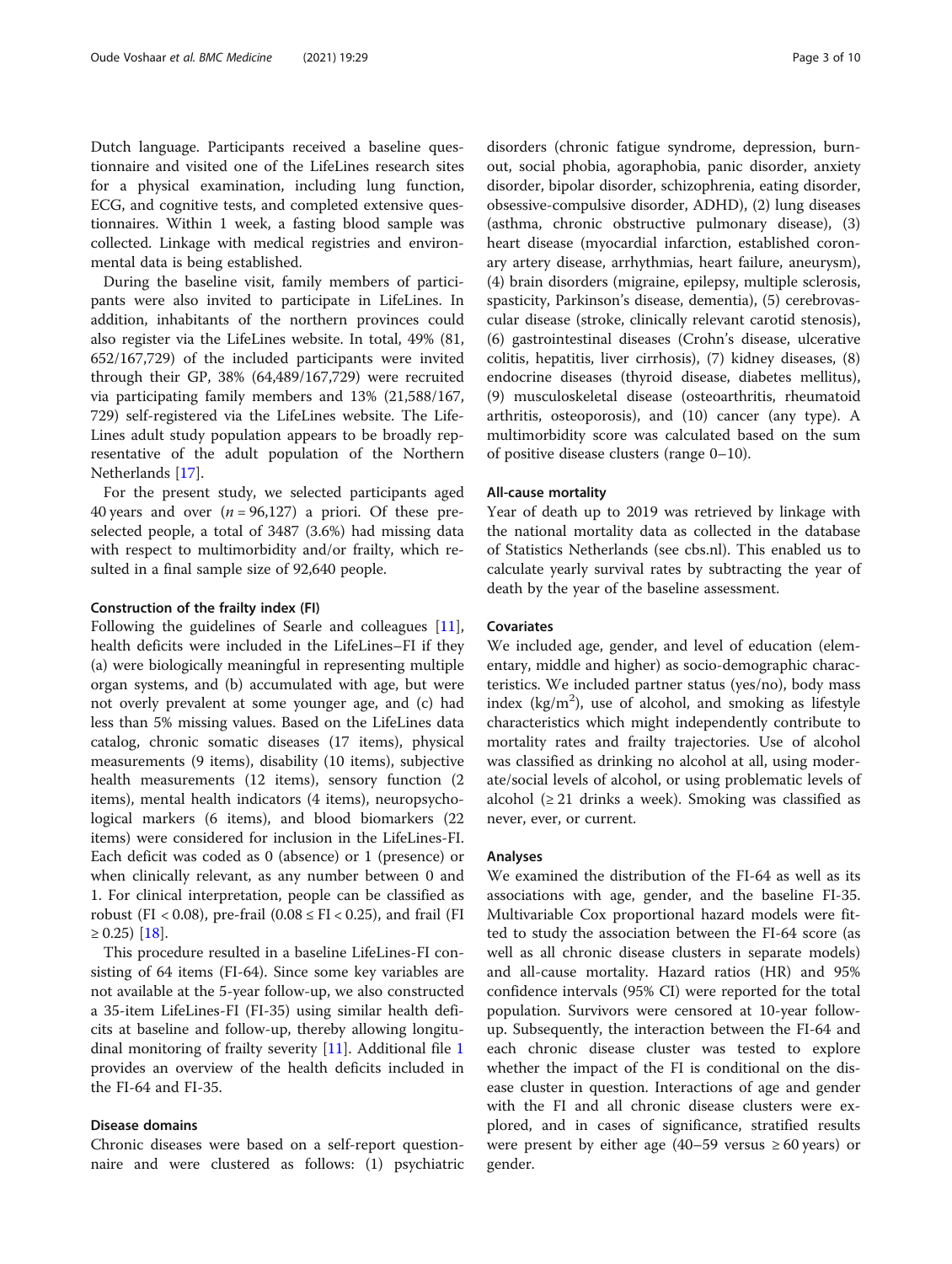Lastly, the impact of baseline multimorbidity or specific somatic disease clusters (independent variables) was examined in regard to their impact on the change of frailty over time using linear regression analyses. The FI-35 at follow-up was included as the dependent variable, adjusted for the baseline FI-35 and covariates.

All multivariate analyses included either the demographic variables age, gender, and level of education (model 1) or age, gender, level of education, and all lifestyle characteristics (model 2). The number of people with missing values was low and varied between 0 and 438 (0.47%) (see footnote of Table 1 for the exact

**Table 1** Basic characteristics of study sample ( $n = 92,640$ )

| <b>Characteristics:</b>                |           |                |  |
|----------------------------------------|-----------|----------------|--|
| Demographics:                          |           |                |  |
| • Age (years)                          | mean (SD) | 51.4 (8.9)     |  |
| • Female gender                        | n(%)      | 53,757 (58.0%) |  |
| Level of education:                    |           |                |  |
| o Lower                                | n(%)      | 34,688 (37.6%) |  |
| o Middle                               | n(%)      | 33,593 (36.4%) |  |
| o Higher                               | n(%)      | 24,045 (26.0%) |  |
| • Partner                              | n(%)      | 82,020 (88.6%) |  |
| Chronic diseases:                      |           |                |  |
| • Psychiatric disorders                | n(%)      | 19,536 (21.1%) |  |
| · Musculoskeletal diseases             | n(%)      | 18,401 (19.9%) |  |
| • Brain diseases                       | n(%)      | 18,477 (19.9%) |  |
| • Lung disease                         | n(%)      | 10,652 (11.5%) |  |
| • Heart disease                        | n(%)      | 10,695 (11.5%) |  |
| • Endocrine disease                    | n(%)      | 6177 (6.7%)    |  |
| · Gastrointestinal diseases            | n(%)      | 2106 (2.3%)    |  |
| $\cdot$ Cancer                         | n(%)      | 5545 (6.0%)    |  |
| • Cerebrovascular disease              | n(%)      | 1159 (1.3%)    |  |
| • Kidney disease                       | n(%)      | 527 (0.6%)     |  |
| Lifestyle characteristics:             |           |                |  |
| Smoking:                               |           |                |  |
| o Former smoker                        | n(%)      | 36,304 (39.5%) |  |
| o Current smoker                       | n(%)      | 17,186 (18.6%) |  |
| • Body mass index (kg/m <sup>2</sup> ) | Mean (SD) | 26.6(4.3)      |  |
| • Alcohol use                          |           |                |  |
| o No                                   | n(%)      | 21,737 (23.5%) |  |
| o Social                               | n(%)      | 62,115 (67.0%) |  |
| o Problematic                          | n(%)      | 8788 (9.5%)    |  |
| Frailty:                               |           |                |  |
| · Frailty index-64 deficits version    | mean (SD) | 0.13(0.06)     |  |
| · Frailty index-35 deficits version    | mean (SD) | 0.11(0.06)     |  |

The following variables had missing data: level of education ( $n = 314$ , 0.34%), partner status ( $n = 36$ , 0.04%), smoking ( $n = 438$ , 0.47%), and body mass index  $(n = 35, 0.04\%)$ 

numbers per variable). Therefore, multivariate analyses were conducted listwise, excluding participants with missing data on any of the covariates.

All analyses were conducted in SPSS version 24. p values below .05 were considered statistically significant.

### Results

#### Construction of the LifeLines-FI

The baseline characteristics of all participants are shown in Table 1. Of the 92,640 people, a total of 49,076 were 40–49 years of age, 25,023 people were 50–59 years of age, 14,496 people were 60–69 years of age, and lastly, 4045 people were 70 years of age or older.

The FI-64 was slightly positively skewed (skewness 1.17 (SE = 0.01); kurtosis 2.11 (SE = 0.02); median 0.12; range 0.00–0.57). According to the prespecified cutoff values, a total of 17,786 (19.2%) people could be classified as robust, 69,828 (74.5%) people as pre-frail, and 5026 (5.4%) people as frail according to the FI-64. Frailty severity correlated significantly with age in both males and females (Pearson's  $r = 0.21$ ,  $p < .001$ ). Among people aged 65 and over, these prevalence rates were 6.8% (608/ 8883), 82.4% (7317/8884), and 10.8% (958/8883), respectively.

Females were significantly more often frail in comparison with males (5.7% versus 5.1%;  $\chi^2 = 16.1$ ; df = 1,  $p < .001$ ). The prevalence of frailty was lower with an increasing educational level, i.e., 8.7% among low-educated people, 4.2% among medium educated people, and finally 2.5% among people with high education  $(x^2 =$ [1](#page-4-0)225.8, df = 2,  $p < .001$ ). Figure 1 presents frailty prevalence rates per chronic disease cluster.

#### Association between the FI-64 and 10-year mortality

At the 10-year follow-up, a total of 2092 (2.3%) had died. As shown in Table [2,](#page-5-0) the FI-64 was associated with mortality independent of lifestyle characteristics and multimorbidity.

The statistically significant association between multimorbidity and mortality disappeared when added simultaneously to the FI-64 in a single model. Pearson's correlation  $(r)$  between multimorbidity and the FI-64 was 0.49 ( $p < .001$ ).

Psychiatric disorders, lung disease, heart disease, endocrine disease, cancer, cerebrovascular disease, and kidney diseases were all associated with increased mortality rates (in separate models), which could be explained by lifestyle characteristics in the case of psychiatric disorders and endocrine diseases (see Table [2](#page-5-0)). When all disease clusters and frailty (yes/no) were added simultaneously into a single model, only cancer and kidney disease were independent predictors of mortality, in addition to frailty.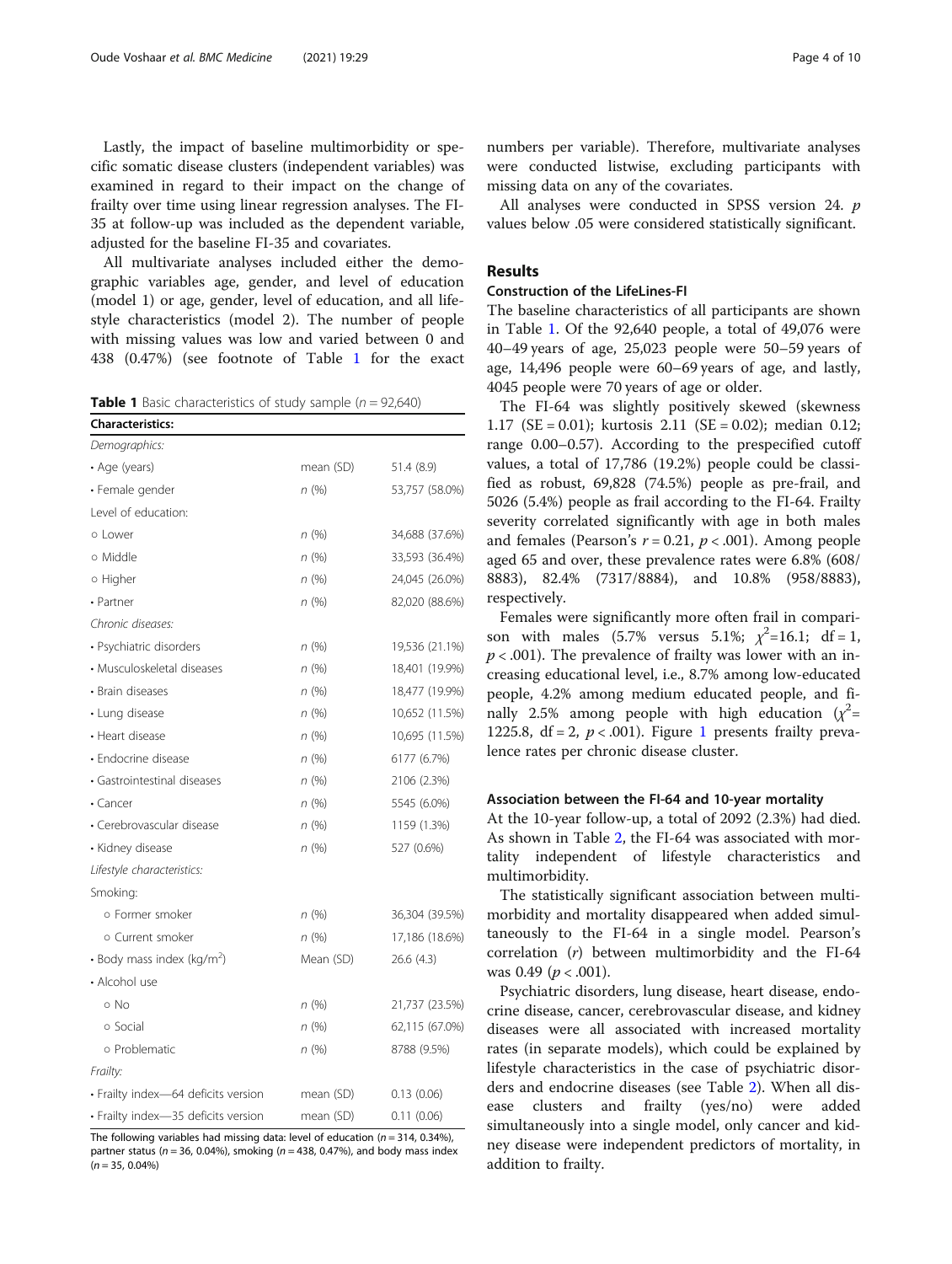<span id="page-4-0"></span>

All of the associations presented in Table [2](#page-5-0) were subsequently tested for their interaction with age and gender in separate models for each determinant.

Chronological age interacted only with cancer  $(p < .001)$  in its association with mortality. Age-stratified results showed that in the fully adjusted models the impact on mortality decreased with increasing age in people with cancer (middle-aged people: HR = 2.87 [95% CI 2.43–3.40],  $p < .001$ ; older people: HR = 1.42 [95% CI 1.22–1.67],  $p < .001$ ).

Gender interacted with the cerebrovascular disease  $(p=.012)$  only in predicting mortality. Gender-stratified results showed only significant impact in males (males: HR = 1.69 [95% CI 1.31-2.18],  $p < .001$ ; females: HR = 0.98 [95% CI 0.62–1.55],  $p = .979$ .

Lastly, the FI-64 interacted with lung disease  $(p =$ .017), heart disease  $(p=.010)$ , and endocrine disease  $(p = .044)$  in their associations with mortality. Stratified results showed that the impact of frailty was higher in the presence of lung disease (present:  $HR = 1.07$  [95% CI 1.05–1.08],  $p < .001$ ; absent: HR = 1.05 [95% CI 1.04– 1.05],  $p < .001$ ), in the presence of heart disease (present: HR =  $1.07$  [95% CI 1.05–1.08],  $p < .001$  versus absent  $HR = 1.04$  [95% CI 1.04–1.05],  $p < .001$ ), and in the presence of endocrine disease (present: HR = 1.06 [95% CI 1.04–1§.08], p < .001 versus absent HR = 1.05 [95% CI 1.04–1.05],  $p < .001$ ).

### Course of frailty over a 5-year follow-up

The FI-35 was available for 55,416 people at baseline and 5-year follow-up. People with missing data at 5-year follow-up were significantly more frail at baseline (FI-64: 0.14 (SD = 0.07) versus 0.13 (SD = 0.06),  $t = -17.3$ , df = 92,638,  $p < .001$ ), younger (50.8 (SD = 9.1) versus 51.8  $(SD = 8.8)$ ,  $t = 15.5$ , df = 96,638,  $p < .001$ ), and less often female (56.8% versus 58.9%,  $\chi^2$  = 40.4, df = 1, p < .001).

The FI-35 at baseline presented a normal distribution (skewness 0.66 (SE = 0.01); kurtosis 0.81 (SE = 0.02); median 0.11; range 0.00–0.47). The Pearson's correlation between the FI-64 and the FI-35 was 0.84 ( $p < .001$ ).

Of the 17,244 (31.1%) robust people at baseline, a total of 6256 (36.3%) became pre-frail and 15 (0.1%) became frail at follow-up. Most of the 37,041 pre-frail people at baseline remained pre-frail, but 4351 (11.7%) became robust and 1633 (4.4%) became frail. Also, the majority of the 1131 (2.0%) frail people at baseline remained frail at follow-up, but 452 (40.0%) became pre-frail and none of them became robust.

A paired  $t$  test showed a significant increase of the FI-35 over time (baseline  $0.11$  (SD = 0.06); follow-up  $0.12$  $(SD = 0.06)$ ,  $t = -51.7$ , df = 55,415,  $p < .001$ ). Linear regression with the FI-35 at follow-up as the dependent variable and adjusted for the baseline FI-35 showed that all covariates independently contributed to the change in frailty (baseline FI-35:  $\beta = 0.64$ ,  $p < .001$ ; age:  $\beta = 0.11$ ,  $p < .001$ ; female gender:  $\beta = -0.05$ ,  $p < .001$ ; compared to lower education:  $\beta$  = − 0.02, *p* < .001 for middle education and  $\beta$  = − 0.04 for higher education; no partner:  $\beta$  = − 0.02, p < .001; higher BMI: ß = 0.12, p < .001; current smoker:  $\beta = 0.06$ ,  $p < .001$ ; ex-smoker:  $\beta = 0.02$ ,  $p < .001$ ; compared to no alcohol:  $\beta$  = -0.03, p < .001 for moderate alcohol use and  $\beta = -0.02$ ,  $p < .001$  for problematic alcohol use).

As shown in Table [3,](#page-6-0) all chronic disease clusters were significantly associated with an accelerated increase of frailty over the 5-year follow-up. With the exception of gastrointestinal diseases, this effect was independent of comorbidity with other chronic disease clusters (combined model) and also independent of lifestyle characteristics.

Furthermore, multimorbidity, as shown in the separate model in Table [3,](#page-6-0) had a larger impact on the increase in the FI-35 than any of the diseases separately.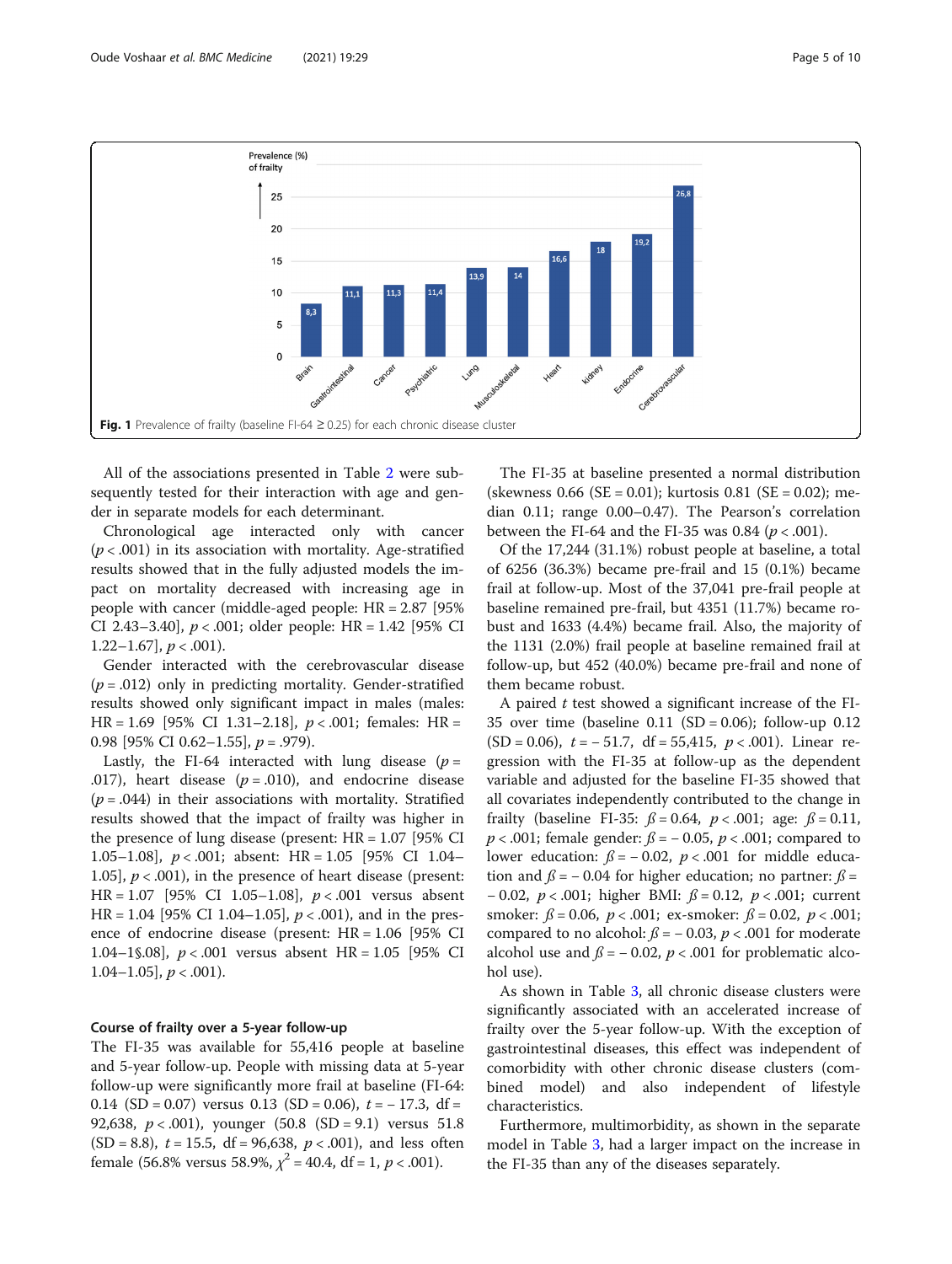## <span id="page-5-0"></span>Table 2 Associations of the FI-64 and chronic disease clusters with 10-year all-cause mortality

|                                                   |      | Cox-regression analyses, model 1* |                  |      | Cox-regression analyses, model 2** |                  |  |  |
|---------------------------------------------------|------|-----------------------------------|------------------|------|------------------------------------|------------------|--|--|
|                                                   | HR   | [95% CI]                          | $\boldsymbol{p}$ | HR   | [95% CI]                           | $\boldsymbol{p}$ |  |  |
| Separate models per determinant:                  |      |                                   |                  |      |                                    |                  |  |  |
| 1. Frailty index *100 (range 1-100)               | 1.05 | $[1.05 - 1.06]$                   | < .001           | 1.05 | $[1.05 - 1.06]$                    | < .001           |  |  |
| 2. Frailty (yes/no)                               | 2.20 | $[1.96 - 2.48]$                   | < .001           | 2.02 | $[1.75 - 2.31]$                    | < .001           |  |  |
| 3. Multimorbidity (range 0-10)                    | 1.17 | $[1.12 - 1.21]$                   | < 0.001          | 1.14 | $[1.10 - 1.19]$                    | < 0.001          |  |  |
| 4. Psychiatric disorders                          | 1.18 | $[1.06 - 1.33]$                   | .004             | 1.10 | $[0.97 - 1.24]$                    | .137             |  |  |
| 5. Musculoskeletal diseases                       | 0.95 | $[0.86 - 1.05]$                   | .331             | 1.01 | $[0.89 - 1.12]$                    | .889             |  |  |
| 6. Brain diseases                                 | 0.97 | $[0.85 - 1.10]$                   | .598             | 0.99 | $[0.87 - 1.13]$                    | .915             |  |  |
| 7. Lung disease                                   | 1.27 | $[1.12 - 1.44]$                   | < .001           | 1.20 | $[1.03 - 1.38]$                    | .016             |  |  |
| 8. Heart disease                                  | 1.24 | $[1.12 - 1.38]$                   | < 0.001          | 1.16 | $[1.02 - 1.32]$                    | .022             |  |  |
| 9. Endocrine disease                              | 1.24 | $[1.09 - 1.42]$                   | .002             | 1.10 | $[0.93 - 1.29]$                    | .283             |  |  |
| 10. Gastrointestinal diseases                     | 1.17 | $[0.91 - 1.51]$                   | .220             | 1.26 | $[0.94 - 1.60]$                    | .126             |  |  |
| 11. Cancer                                        | 1.95 | $[1.73 - 2.18]$                   | < .001           | 2.25 | $[1.98 - 2.57]$                    | < 0.001          |  |  |
| 12. Cerebrovascular disease                       | 1.65 | $[1.33 - 2.04]$                   | < .001           | 1.65 | $[1.33 - 2.04]$                    | < .001           |  |  |
| 13. Kidney disease                                | 1.91 | $[1.32 - 2.78]$                   | .001             | 1.46 | $[1.11 - 1.93]$                    | .008             |  |  |
| Combined model frailty with multimorbidity:       |      |                                   |                  |      |                                    |                  |  |  |
| • Frailty index *100                              | 1.05 | $[1.05 - 1.06]$                   | < .001           | 1.05 | $[1.04 - 1.06]$                    | < .001           |  |  |
| • Multimorbidity                                  | 0.99 | $[0.95 - 1.03]$                   | .568             | 1.00 | $[0.95 - 1.05]$                    | .876             |  |  |
| Combined model frailty with all disease clusters: |      |                                   |                  |      |                                    |                  |  |  |
| • Frailty (yes/no)                                | 2.01 | $[1.76 - 2.29]$                   | < .001           | 1.84 | $[1.56 - 2.17]$                    | < .001           |  |  |
| • Psychiatric disorders                           | 1.08 | $[0.96 - 1.21]$                   | .209             | 0.99 | $[0.87 - 1.13]$                    | .897             |  |  |
| • Musculoskeletal diseases                        | 0.84 | $[0.75 - 0.93]$                   | .001             | 0.88 | $[0.78 - 0.99]$                    | .033             |  |  |
| • Brain diseases                                  | 0.92 | $[0.81 - 1.04]$                   | .198             | 0.94 | $[0.82 - 1.07]$                    | .358             |  |  |
| • Lung disease                                    | 1.13 | $[0.99 - 1.28]$                   | .069             | 1.09 | $[0.94 - 1.26]$                    | .267             |  |  |
| • Heart disease                                   | 1.08 | $[0.97 - 1.21]$                   | .162             | 1.04 | $[0.91 - 1.19]$                    | .549             |  |  |
| • Endocrine disease                               | 1.04 | $[0.91 - 1.20]$                   | .554             | 0.99 | $[0.84 - 1.18]$                    | .993             |  |  |
| · Gastrointestinal diseases                       | 1.10 | $[0.85 - 1.41]$                   | .481             | 1.13 | $[0.86 - 1.48]$                    | .375             |  |  |
| $\cdot$ Cancer                                    | 1.84 | $[1.64 - 2.06]$                   | < .001           | 2.16 | $[1.89 - 2.47]$                    | < 0.001          |  |  |
| • Cerebrovascular disease                         | 1.34 | $[1.07 - 1.66]$                   | .009             | 1.25 | $[0.94 - 1.66]$                    | .124             |  |  |
| • Kidney disease                                  | 1.59 | $[1.10 - 2.32]$                   | .015             | 1.79 | $[1.21 - 2.65]$                    | .003             |  |  |

\*Model 1 is adjusted for age, gender, and level of education

\*\*Model 2 is additionally adjusted for lifestyle characteristics (partner status, smoking, alcohol use, BMI)

#### **Discussion**

In this large population-based cohort study, we showed that among adults aged  $\geq$  40 years, frailty is associated with mortality independent of multimorbidity and independent of specific physical or mental disease clusters. In people with either lung or heart diseases, the association of frailty with mortality becomes significantly stronger. While frailty shares "only" 25% variance with multimorbidity in our sample, the association between multimorbidity and mortality was not retained when frailty was added to the model. This shows that the FI explains more variance in mortality than can be explained by a simple disease count and thus is more than merely a measure of multimorbidity [\[12\]](#page-8-0). Frailty could be a final common pathway for premature death due to chronic diseases, since all chronic disease clusters were associated with an accelerated increase of frailty over time. This hypothesis implies that prevention of frailty should start at middle age, when the first chronic diseases emerge. These findings add to the first studies of frailty trajectories in very large samples, which show a gradual increase of frailty severity from middle-age onwards [[13,](#page-8-0) [14\]](#page-8-0), with a steeper increase after the age of 65 [[19\]](#page-8-0). Moreover, the FI may gain importance for public health, because its electronic version is being implemented increasingly in routine care ([https://www.](https://www.england.nhs.uk/ourwork/clinical-policy/older-people/frailty/efi/) [england.nhs.uk/ourwork/clinical-policy/older-people/](https://www.england.nhs.uk/ourwork/clinical-policy/older-people/frailty/efi/) [frailty/efi/](https://www.england.nhs.uk/ourwork/clinical-policy/older-people/frailty/efi/)).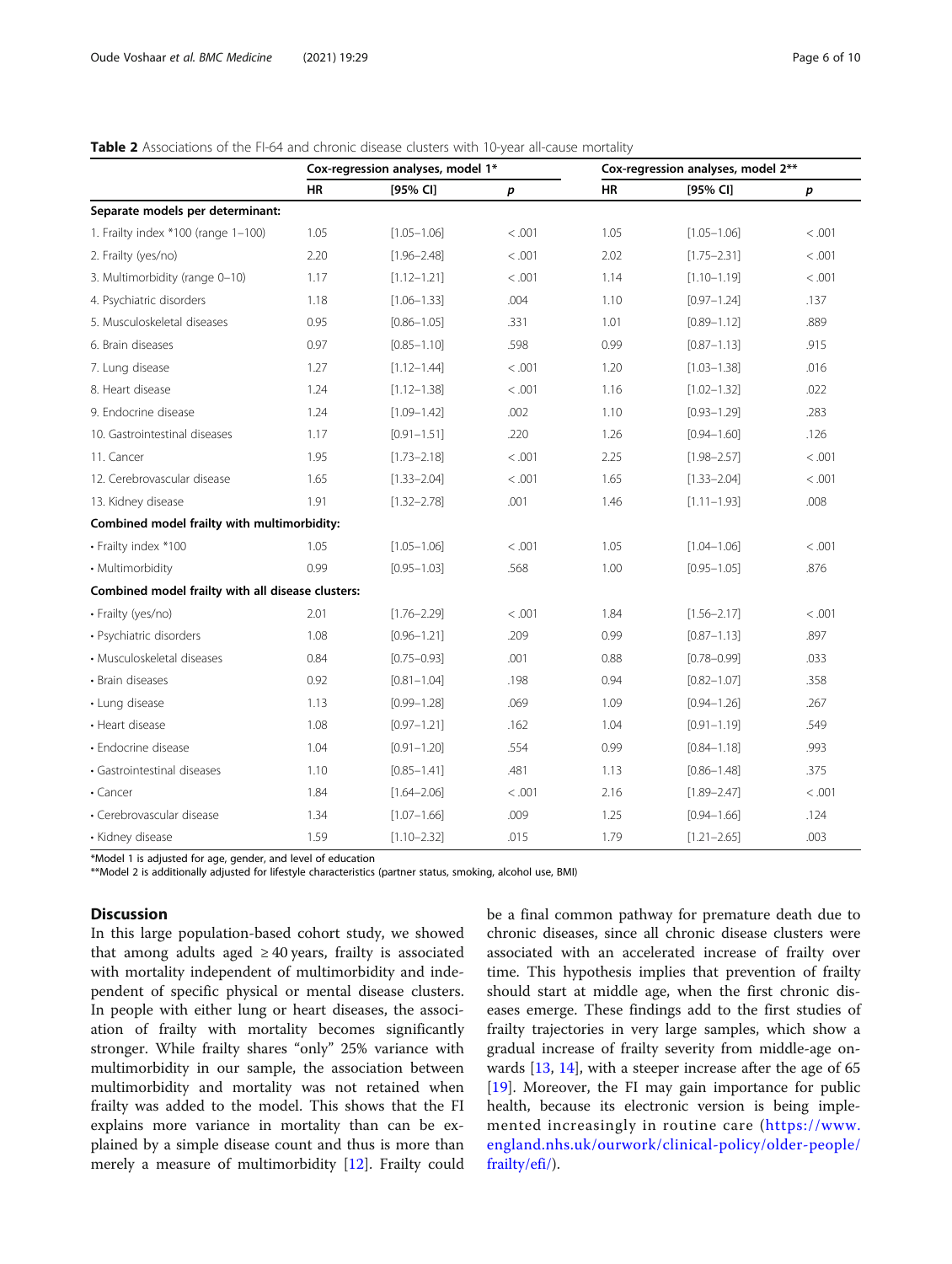<span id="page-6-0"></span>

| <b>Table 3</b> Associations of multimorbidity with progression of frailty over a 5-year follow-up (entire sample age 40+) |  |  |  |  |
|---------------------------------------------------------------------------------------------------------------------------|--|--|--|--|
|---------------------------------------------------------------------------------------------------------------------------|--|--|--|--|

| Frailty at follow-up predicted by: | Linear regression, model 1* |             |         | Linear regression, model 2** |             |         |
|------------------------------------|-----------------------------|-------------|---------|------------------------------|-------------|---------|
|                                    | B(SE)                       | <b>Beta</b> | p value | B(SE)                        | <b>Beta</b> | p value |
| Separate models per determinant:   |                             |             |         |                              |             |         |
| 1. Multimorbidity (0-10)           | 0.62(0.02)                  | 0.10        | < 0.001 | 0.69(0.02)                   | 0.11        | < 0.001 |
| 2. Psychiatric disorders           | 0.40(0.05)                  | 0.03        | < .001  | 0.39(0.05)                   | 0.02        | < .001  |
| 3. Musculoskeletal diseases        | 0.77(0.05)                  | 0.05        | < 0.001 | 0.96(0.05)                   | 0.06        | < .001  |
| 4. Brain diseases                  | 0.19(0.05)                  | 0.01        | < .001  | 0.25(0.05)                   | 0.02        | < .001  |
| 5. Lung disease                    | 1.23(0.06)                  | 0.06        | < 0.001 | 1.23(0.06)                   | 0.06        | < .001  |
| 6. Heart disease                   | 0.92(0.06)                  | 0.05        | < .001  | 0.97(0.06)                   | 0.05        | < .001  |
| 7. Endocrine disease               | 1.21(0.08)                  | 0.05        | < 0.001 | 1.09(0.07)                   | 0.04        | < .001  |
| 8. Gastrointestinal diseases       | 0.23(0.12)                  | 0.01        | .052    | 0.31(0.12)                   | 0.01        | .008    |
| 9. Cancer                          | 0.55(0.08)                  | 0.02        | < 0.001 | 0.85(0.08)                   | 0.03        | < .001  |
| 10. Cerebrovascular disease        | 1.48(0.17)                  | 0.03        | < 0.001 | 1.59(0.17)                   | 0.03        | < .001  |
| 11. Kidney disease                 | 1.79(0.24)                  | 0.02        | < 0.001 | 2.05(0.23)                   | 0.02        | < .001  |
| <b>Combined model:</b>             |                             |             |         |                              |             |         |
| · Psychiatric disorders            | 0.33(0.05)                  | 0.02        | < .001  | 0.31(0.04)                   | 0.02        | < .001  |
| • Musculoskeletal diseases         | 0.81(0.05)                  | 0.05        | < .001  | 1.01(0.05)                   | 0.06        | < .001  |
| • Brain diseases                   | 0.12(0.05)                  | 0.01        | .008    | 0.18(0.04)                   | 0.01        | < .001  |
| • Lung disease                     | 1.19(0.06)                  | 0.06        | < .001  | 1.25(0.06)                   | 0.06        | < .001  |
| • Heart disease                    | 0.82(0.06)                  | 0.04        | < .001  | 0.88(0.06)                   | 0.04        | < .001  |
| · Endocrine disease                | 1.21(0.07)                  | 0.05        | < .001  | 1.09(0.07)                   | 0.04        | < .001  |
| · Gastrointestinal diseases        | 0.13(0.12)                  | < 0.01      | .284    | 0.20(0.12)                   | 0.01        | .088    |
| $\cdot$ Cancer                     | 0.67(0.08)                  | 0.03        | < 0.001 | 1.01(0.08)                   | 0.04        | < .001  |
| • Cerebrovascular disease          | 1.44(0.17)                  | 0.02        | < 0.001 | 1.57(0.16)                   | 0.03        | < .001  |
| • Kidney disease                   | 1.72(0.23)                  | 0.02        | < 0.001 | 2.01(0.23)                   | 0.02        | < .001  |

\*Model 1 is adjusted for baseline frailty severity, age, gender, and level of education

\*\*Model 2 is additionally adjusted for lifestyle characteristics (partner status, smoking, alcohol use, BMI)

The basic findings on the LifeLines-FI are in accordance with previous published evidence. Prevalence rates were significantly higher among females compared to males, correlated with age, and resulted in a prevalence of 10.8% (958/8883) among people aged 65+ years [\[20](#page-8-0)]. The Pearson's correlation between both versions of the LifeLines-FI (FI-64 and the FI-35) was high. This could be expected based on previous findings that the characteristics of a frailty index are independent of the number and type of health deficits included [[21\]](#page-8-0).

The prospective association of the FI with mortality was independent of multimorbidity or single-disease clusters but appeared to be significantly stronger in males compared to females. Nevertheless, the clinical importance of this small gender-difference appears to be negligible. Previously, the FI was a better mortality predictor in comparison with chronological age, other frailty instruments such as the Fried's frailty phenotype model, and other biomarkers of aging [[12](#page-8-0), [21](#page-8-0)–[23\]](#page-8-0). The dimensional nature of the FI also has the potential to show subtle changes in frailty status over time [\[24\]](#page-8-0). This

sensitivity of change appears to be better for tracking risk states over time in comparison with multimorbidity or a simple disease count. Collectively, these findings make the FI an ideal candidate for public health policy in regard to risk prediction and preventive strategies for important health outcomes such as mortality.

Single-disease-based estimates of survival and treatment guidelines are still common, while during the aging process, single-disease clusters may interact with each other and become less accurate for estimating mortality [[1\]](#page-8-0). Most clusters of chronic diseases were associated with an increased 10-year mortality risk, except musculoskeletal, brain, and gastrointestinal diseases. Mortality was independent of frailty only for cancer and kidney disease. Independent effects of frailty and cancer may be explained by the inevitably life-limiting effects of cancer itself. Nevertheless, since frailty increases the likelihood of adverse effects of cancer treatment, and cancer treatment itself may contribute to the emergence of frailty, an independent effect of frailty on mortality in cancer patients is also logical. Several studies have indeed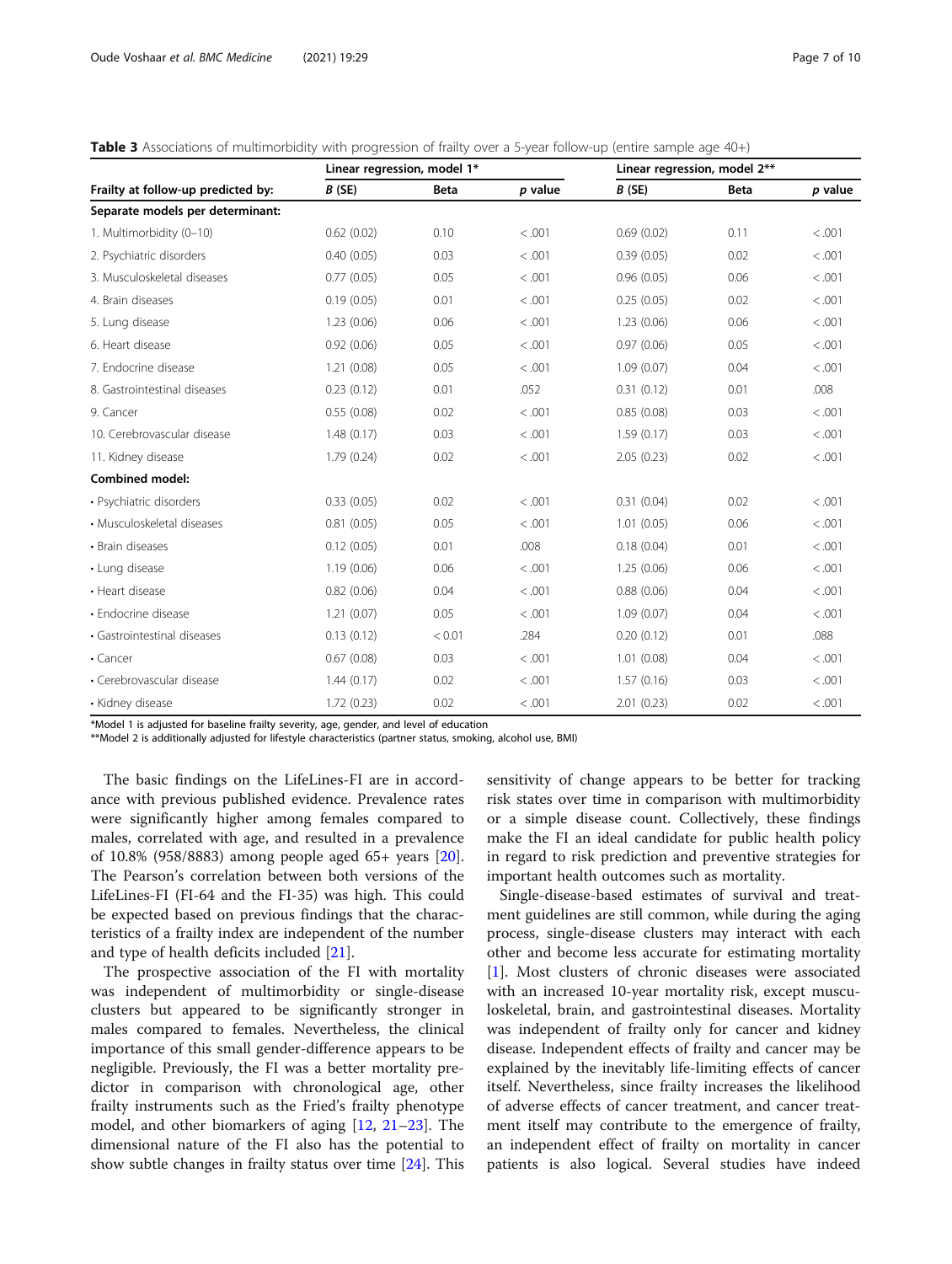<span id="page-7-0"></span>demonstrated the predictive value of the FI for mortality among cancer patients [[25](#page-8-0)]. Whether the increased mortality risk in kidney disease that we found is a chance finding or could be explained by comorbidity with diabetes and/or cardiovascular diseases deserves further study.

Current evidence on the FI in younger adult samples is scarce (e.g.,  $[19, 22, 26, 27]$  $[19, 22, 26, 27]$  $[19, 22, 26, 27]$  $[19, 22, 26, 27]$  $[19, 22, 26, 27]$  $[19, 22, 26, 27]$  $[19, 22, 26, 27]$  $[19, 22, 26, 27]$ ), and in larger samples limited to the UK Biobank study [\[13](#page-8-0), [14\]](#page-8-0). Data from  $\sim$ 500,000 middle-aged and older people who participated in the UK Biobank cohort showed that both an adapted version of the frailty phenotype [[13\]](#page-8-0) as well as the FI based on 49 self-report health deficits [[14\]](#page-8-0) are associated with mortality. Interestingly, the association of the FI with mortality was even stronger in middle-aged compared to older people in the UK Biobank cohort [\[13](#page-8-0)]. The association between the frailty phenotype and mortality was independent of lifestyle and multimorbidity [[13\]](#page-8-0), but these data were not reported for the FI [\[14](#page-8-0)]. Our study adds that the impact of frailty is largely independent of underlying specific chronic diseases, except for lung and heart disease, which disproportionally increase the mortality risk associated with frailty.

Chronic diseases commonly emerge at younger ages, and their natural course can contribute to the onset and progression of frailty [[1\]](#page-8-0). To our knowledge, this is the first study that demonstrates that all chronic disease clusters, except gastrointestinal diseases, are associated with an accelerated increase of the FI over time, after adjusting for demographic and lifestyle characteristics. The combined model, including all physical and mental disease clusters simultaneously, yielded nearly similar results indicating that the impact of specific chronic diseases on the course of frailty is independent of their initial comorbidity. Moreover, with respect to multimorbidity, we found that the larger the number of different chronic diseases that were present, the steeper the increase of frailty over time. This information is important since patients with single or multiple disease clusters are a heterogeneous group in clinical practice, indicating the idea that a single illness or even multimorbidity could not precisely express prognostication. After the age of 40, even low levels of frailty appear to be more accurate for predicting mortality than the presence of specific chronic diseases.

Some of the strengths of this paper are the large number of middle-aged and older people, as well as a 5-year follow-up tracking of frailty and up to 10-year follow-up in terms of mortality. A strong characteristic of the FI is that its actual performance is independent of the number and types of health deficits included, as long as it has been constructed according to the guidelines described by Searle et al. [\[11](#page-8-0), [21,](#page-8-0) [28\]](#page-8-0). This characteristic enables researchers and clinicians to compare results identified by the FI across different cohort studies." In addition to many previous papers on the FI, we adjusted not only for demographic characteristics, but also for lifestyle characteristics, including partner status, physical activity, alcohol use, smoking, and body mass index. Since lifestyle characteristics hardly affected the strength of the associations in our study, it would be interesting to explore how much variance in frailty trajectories is predetermined by genetic variance.

However, some limitations need to be acknowledged. First, the presence of chronic diseases (and thus multimorbidity) was based on self-report data and we had no information regarding disease severity. Secondly, we did not account for polypharmacy burden, diet habits or biomarkers, which could mediate the association of multimorbidity or single diseases with mortality. Thirdly, regarding the tracking of frailty, we had to rely on an abbreviated 35-item version of the FI instead of the 64 item version that we could only construct at baseline. Attrition was also considerable (54,416/92,640, i.e., 59.8%) at 5-year follow-up. Finally, only 1.5% of the participants were classified as non-Western immigrants, based on the father's or mother's country of birth. Therefore, results were neither adjusted for nor stratified by ethnicity, which limits generalizability to ethnic groups other than Caucasians.

#### Conclusion

From a public health perspective, we recommend that more studies explore the natural history of frailty among younger adults, including associated negative health outcomes. Many questions remain unanswered to advocate routine assessment of frailty starting among middle-aged people as recommended for older people, especially issues regarding treatment and reversibility of frailty at middle age and cost-effectiveness of case-finding. While multimorbidity may better predict demand for healthrelated services [[29\]](#page-9-0), measurement of frailty in middleaged and older adults might provide a tool to estimate mortality risk better than single-disease states or multimorbidity. Since frailty is considered a dynamic condition, more knowledge on prevention is also warranted [[30\]](#page-9-0).

#### Supplementary Information

The online version contains supplementary material available at [https://doi.](https://doi.org/10.1186/s12916-021-01904-x) [org/10.1186/s12916-021-01904-x](https://doi.org/10.1186/s12916-021-01904-x).

Additional file 1.

#### Acknowledgements

We thank all the participants who took part in the LifeLines cohort study.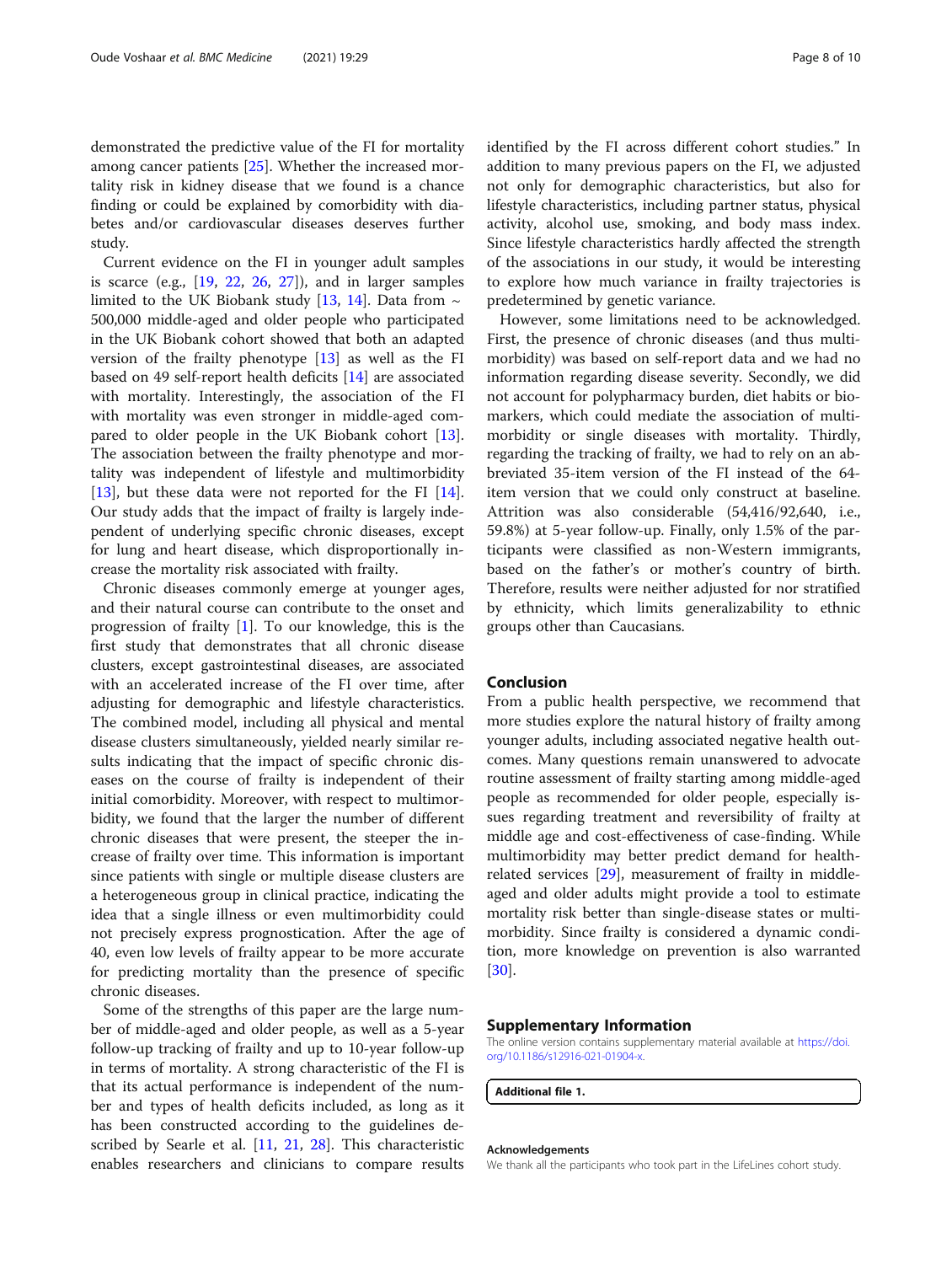#### <span id="page-8-0"></span>Authors' contributions

All authors satisfy the four conditions of the ICMJE for an authorship. Conceptualization: R RCOV, HWJ, MKB, RHSvdB, RMM, EOH, BvM, and IA. Writing—original draft: RCOV and IA. Writing—review and editing: HWJ, MKB, RHSvdB, RMM, EOH, and BvM. Data curation: MKB and RHSvdB. Data analysis: RCOV and RHSvdB. Interpretation of data: RCOV, HWJ, MKB, RHSvdB, RMM, EOH, BvM, and IA. All authors read and approved the final manuscript.

#### Funding

All activities related to inviting participants and the collection and storage of data and body materials in the regular Lifelines research rounds are funded by grants, in particular the Dutch government (including funds from FES (Fonds Economische Structuurversterking), SNN (Samenwerkingsverband Noord Nederland), and REP (Ruimtelijk Economisch Programma) as well as the University of Groningen and the University Medical Center Groningen (UMCG). The department of psychiatry of the UMC Groningen has paid for the costs of preparing the necessary data for the present study and working in a secure work environment. The funding organizations had no role and influence in the study design and results.

#### Availability of data and materials

The dataset supporting the conclusions of this article is stored at the LifeLines Biobank server, section OV19-0521, and available upon request (data management LifeLines Biobank, see [www.lifelines.nl](http://www.lifelines.nl)).

#### Ethics approval and consent to participate

The LifeLines Cohort Study is being conducted according to the principles of the Declaration of Helsinki and in accordance with research code of the University Medical Center Groningen (UMCG). The LifeLines study has been approved by the medical ethical committee of the UMCG, The Netherlands. All participants have signed informed consent after having received written and oral information.

#### Consent for publication

Not applicable.

#### Competing interests

None of the authors have any competing interests.

#### Author details

<sup>1</sup>Department of Psychiatry, University of Groningen, University Medical Center Groningen, Groningen, The Netherlands. <sup>2</sup> Department and Institute of Psychiatry, University of São Paulo (USP), São Paulo, Brazil. <sup>3</sup>Department of Epidemiology and Data Science, Amsterdam Public Health research institute, Amsterdam UMC - location VU University Medical Center, Amsterdam, The Netherlands. <sup>4</sup> Department of Internal Medicine, University of Groningen, University Medical Center Groningen, Groningen, The Netherlands. <sup>5</sup>Geriatrics division, Internal Medicine Department, Faculty of Medicine of Jundiaí, Group of Investigation on Multimorbidity and Mental Health in Aging (GIMMA), Jundiaí, Brazil.

#### Received: 11 September 2020 Accepted: 6 January 2021 Published online: 08 February 2021

#### References

- 1. Barnett K, Mercer SW, Norbury M, Watt G, Wyke S, Guthrie B. Epidemiology of multimorbidity and implications for health care, research, and medical education: a cross-sectional study. Lancet. 2012;380:37–43.
- Marengoni A, Angleman S, Melis R, et al. Aging with multimorbidity: a systematic review of the literature. Ageing Res Rev. 2011;10:430–9.
- 3. Nunes BP, Flores TR, Mielke GI, Thumé E, Facchini LA. Multimorbidity and mortality in older adults: a systematic review and meta-analysis. Arch Gerontol Geriatr. 2016;67:130–8.
- 4. Marengoni A, Vetrano DL, Onder G. Target population for clinical trials on multimorbidity: is disease count enough? J Am Med Direct Assoc. 2019;20: 113–4.
- 5. Smith SM, Wallace E, O'Dowd T, Fortin M. Interventions for improving outcomes in patients with multimorbidity in primary care and community settings. Cochrane Database Syst Rev. 2016;3:CD006560.
- 6. Salisbury C, Man MS, Bower P, et al. Management of multimorbidity using a patient-centred care model: a pragmatic cluster-randomised trial of the 3D approach. Lancet. 2018;392:41e50.
- Vetrano DL, Roso-Llorach A, Fernández S, et al. Twelve-year clinical trajectories of multimorbidity in a population of older adults. Nat Commun. 2020;11:3223.
- 8. Hoogendijk EO, Afilalo J, Ensrud KE, Kowal P, Onder G, Fried LP. Frailty: implications for clinical practice and public health. Lancet. 2019;394(10206): 1365–75. [https://doi.org/10.1016/S0140-6736\(19\)31786-6](https://doi.org/10.1016/S0140-6736(19)31786-6).
- 9. Vetrano DL, Palmer K, Marengoni A, Marzeitt E, Lattanzo F, et al. Frailty and multimorbidity: a systematic review and meta-analysis. J Gerontol A Biol Sci Med Sci. 2019;74:659–66.
- 10. Mitnitski AB, Graham JE, Mogilner AJ, Rockwood K. Frailty, fitness and latelife mortality in relation to chronological and biological age. BMC Geriatr. 2002;2:1.
- 11. Searle SD, Minitski A, Gahbauer EA, Gil TM, Rockwood K. A standard procedure for creating a frailty index. BMC Geriatr. 2008;8:24.
- 12. Rockwood K, Howlett SE. Age-related deficit accumulation and the diseases of ageing. Mech Ageing Dev. 2019;180:107–16.
- 13. Hanlon P, Nicholl BI, Jani BD, Lee D, McQueenie R, Mair FS. Frailty and prefrailty in middle-aged and older adults and its association with multimorbidity and mortality: a prospective analysis of 493 737 UK Biobank participants. Lancet Public Health. 2018;3:e323–32.
- 14. Williams DM, Jylhävä J, Pederson NL, Hägg S. A frailty index for UK biobank participants. J Gerontol A Biol Sci Med Sci. 2019;74:582–7.
- 15. Onder G, Vetrano DL, Marengoni A, Bell JS, Johnell K, Palmer K, et al. Accounting for frailty when treating chronic diseases. Eur J Internal Med. 2018;56:49–52.
- 16. Scholtens S, Smidt N, Swertz MA, Bakker SJL, Dotinga A, Vonk JM, et al. Cohort profile: LifeLines, a three-generation cohort study and biobank. Int J Epidemiol. 2015;44:1172–80.
- 17. Klijs B, Scholtens S, Mandemakers JJ, Snieder H, Stolk RP, Smidt N. Representativeness of the LifeLines Cohort Study. PLoS One. 2015;10: e0137203.
- 18. Song X, Mitnitski A, Rockwood K. Prevalence and 10-year outcomes of frailty in older adults in relation to deficit accumulation. J Am Geriatr Soc. 2010;58: 681–7.
- 19. Raymond E, Reynolds CA, Dahl Aslan AK, Finkel D, Ericsson M, Hägg S, et al. Drivers of frailty from adulthood into old age: results from a 27-year longitudinal population-based study in Sweden. J Gerontol A Biol Sci Med Sci 2020; in press (doi:[https://doi.org/10.1093/gerona/glaa106.](https://doi.org/10.1093/gerona/glaa106)
- 20. Collard RM, Boter H, Schoevers RA, Oude Voshaar RC. Prevalence of frailty in community-dwelling older persons: a systematic review. J Am Geriatr Soc. 2012;60:1487–92.
- 21. Esses G, Andreopoulos E, Lin HM, Arya S, Deiner S. A comparison of three frailty indices in predicting morbidity and mortality after on-pump aortic valve replacement. Anesth Analg. 2018;126:39–45.
- 22. Ravindrarajah R, Lee DM, Pye SR, et al. The ability of three different models of frailty to predict all-cause mortality: results from the European Male Aging Study (EMAS). Arch Gerontol Geriatr. 2013;57:360–8.
- 23. Kulminski AM, Ukraintseva SV, Kulminskaya IV, et al. Cumulative deficits better characterize susceptibility to death in elderly people than phenotypic frailty: lessons from the Cardiovascular Health Study. J Am Geriatr Soc. 2008; 56:898–903.
- 24. Hoogendijk EO, Theou O, Rockwood K, et al. Development and validation of a frailty index in the Longitudinal Aging Study Amsterdam. Aging Clin Exp Res. 2017;29:927–33 [https://doi.org/10.1007/s40520-016-0689-0.](https://doi.org/10.1007/s40520-016-0689-0)
- 25. Jauhari Y, Gannon MR, Dodwell D, et al. Construction of the secondary care administrative records frailty (SCARF) index and validation on older women with operable invasive breast cancer in England and Wales: a cohort study. BMJ Open. 2020;10:e035395.
- 26. Brunner EJ, Shipley MJ, Ahmadi-Abhari S, et al. Midlife contributors to socioeconomic differences in frailty during later life: a prospective cohort study. Lancet Public Health. 2018;3:e313–22.
- 27. Dugravot A, Fayosse A, Dumurgier J, et al. Social inequalities in multimorbidity, frailty, disability, and transitions to mortality: a 24-year follow-up of the Whitehall II cohort study. Lancet Public Health. 2020;5:e42–50.
- 28. Stolz E, Mayerl H, Waxenegger A, Rásky É, Freidl W. Impact of socioeconomic position on frailty trajectories in 10 European countries: evidence from the survey of Health, Ageing and Retirement in Europe (2004-2013). J Epidemiol Community Health. 2017;71:73–80.